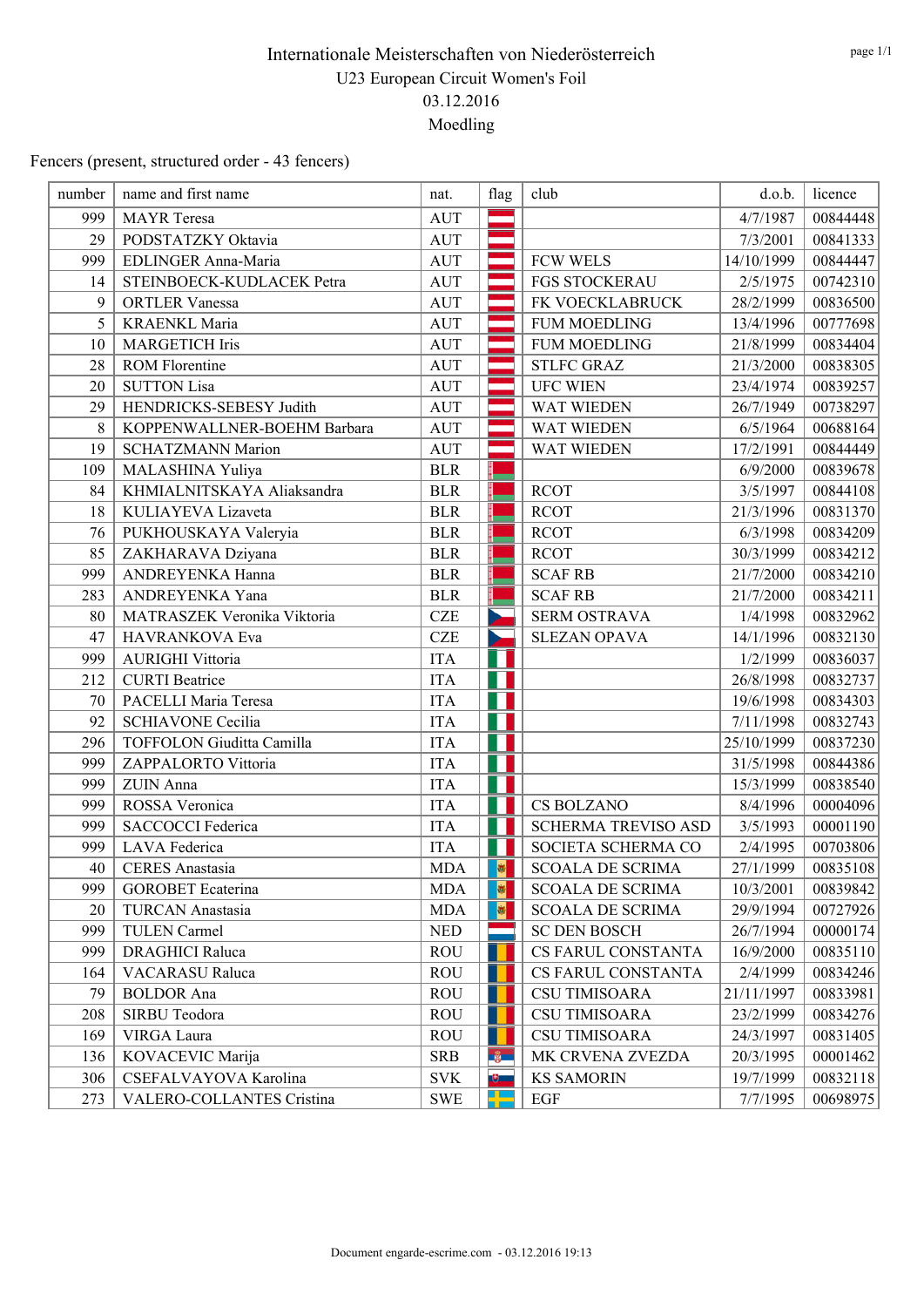#### Formula of the competition

43 fencers

1 poules: round

43 fencers 7 poules (1 poule of 7, 6 poules of 6) Separation by : countries 34 qualifiers

Direct elimination : 34 fencers

Direktausscheidung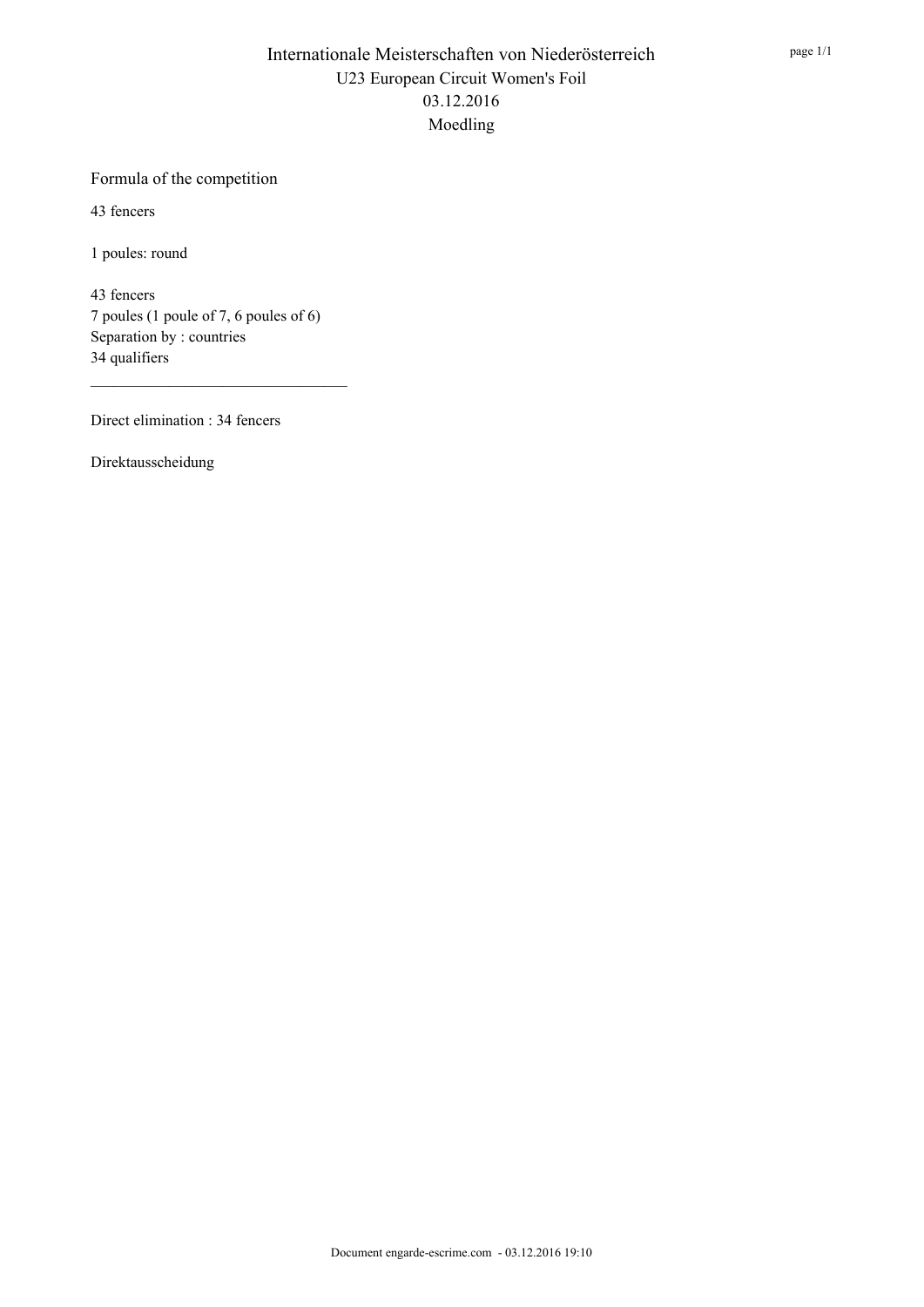Poules, round No 1

Poule No 1 piste No 9 Referee: FRANKEN Leo GER

|                                                    |            |                                                                                                                  | V/M   | ind.             | HS             | rank           |
|----------------------------------------------------|------------|------------------------------------------------------------------------------------------------------------------|-------|------------------|----------------|----------------|
| PACELLI Maria Teresa                               | <b>ITA</b> | $\sqrt{2}$<br>V<br>V<br>V<br>V4                                                                                  | 0.800 | 6                | 21             | $\overline{2}$ |
| ZUIN Anna                                          | <b>ITA</b> | V<br>$\overline{4}$<br>V<br>V<br>3                                                                               | 0.600 | 8                | 22             | $\mathfrak{Z}$ |
| <b>KRAENKL Maria</b>                               | <b>AUT</b> | $\overline{2}$<br>$\mathbf{V}$<br>$\overline{4}$<br>V<br>1<br><b>Common</b>                                      | 0.400 | $-2$             | 17             | $\overline{4}$ |
| ANDREYENKA Yana                                    | <b>BLR</b> | V<br>2<br>V<br>V<br>V                                                                                            | 0.800 | 9                | 22             | $\mathbf{1}$   |
| <b>VALERO-COLLANTES Cristina</b>                   | <b>SWE</b> | $\mathbf{1}$<br>$\mathbf{1}$<br>3<br>$\mathbf{1}$<br>1                                                           | 0.000 | $-18$            | 7              | 6              |
| HAVRANKOVA Eva                                     | CZE        | $\overline{3}$<br>$\overline{V}$<br>3<br>$\mathbf{1}$<br>$\mathbf{V}$                                            | 0.400 | $-3$             | 17             | 5              |
|                                                    |            |                                                                                                                  |       |                  |                |                |
| Poule No 2 piste No 7<br>Referee: OPRZEDEK Max AUT |            |                                                                                                                  |       |                  |                |                |
|                                                    |            |                                                                                                                  | V/M   | ind.             | HS             | rank           |
| KOPPENWALLNER-BOEHM Ba                             | <b>AUT</b> | $\mathbf V$<br>V<br>V<br>V<br>$\overline{4}$<br>$\overline{4}$                                                   | 0.667 | 12               | 28             | $\mathbf{1}$   |
| SACCOCCI Federica                                  | <b>ITA</b> | $\mathbf{V}$<br>$\overline{2}$<br>$\mathbf V$<br>$\overline{V}$<br>$\mathbf{1}$<br>3                             | 0.500 | $\mathbf{1}$     | 21             | 5              |
| <b>CERES</b> Anastasia                             | <b>MDA</b> | $\overline{\mathbf{V}}$<br>$\overline{2}$<br>V<br>$\overline{V}$<br>$\mathbf{1}$<br>$\overline{2}$               | 0.500 | $-3$             | 20             | 6              |
| EDLINGER Anna-Maria                                | <b>AUT</b> | $\boldsymbol{0}$<br>$\boldsymbol{0}$<br>$\boldsymbol{0}$<br>$\boldsymbol{0}$<br>$\boldsymbol{0}$<br>$\mathbf{1}$ | 0.000 | $-29$            | $\mathbf{1}$   | $\overline{7}$ |
| <b>TOFFOLON Giuditta Camilla</b>                   | <b>ITA</b> | $\mathbf V$<br>$\overline{4}$<br>$\ensuremath{\mathbf{V}}$<br>$\overline{3}$<br>V<br>V                           | 0.667 | 12               | 27             | $\sqrt{2}$     |
| PUKHOUSKAYA Valeryia                               | <b>BLR</b> | $\overline{V}$<br>$\overline{4}$<br>$\ensuremath{\mathbf{V}}$<br>$\overline{4}$<br>V<br>$\overline{2}$           | 0.500 | 3                | 25             | $\overline{4}$ |
| <b>SIRBU Teodora</b>                               | <b>ROU</b> | $\overline{2}$<br>$\mathbf{V}$<br>$\mathbf{V}$<br>$\overline{\mathsf{V}}$<br>V<br>$\boldsymbol{0}$               | 0.667 | $\overline{4}$   | 22             | 3              |
|                                                    |            |                                                                                                                  |       |                  |                |                |
| Poule No 3 piste No 10                             |            |                                                                                                                  |       |                  |                |                |
| Referee: CAMPAGNA Massimiliano ITA                 |            |                                                                                                                  |       |                  |                |                |
|                                                    |            |                                                                                                                  | V/M   | ind.             |                | HS rank        |
| PODSTATZKY Oktavia                                 | <b>AUT</b> | V4<br>$\boldsymbol{0}$<br>$\mathbf{1}$<br>1<br>$\mathbf{0}$                                                      | 0.200 | $-17$            | 6              | 5              |
| <b>ORTLER Vanessa</b>                              | <b>AUT</b> | $\overline{3}$<br>$\overline{2}$<br>$\mathfrak{Z}$<br>$\boldsymbol{0}$<br>$\mathbf{1}$                           | 0.000 | $-15$            | 9              | 6              |
| ANDREYENKA Hanna                                   | <b>BLR</b> | $\mathbf V$<br>$\overline{4}$<br>$\mathbf V$<br>$\mathbf V$<br>$\sqrt{2}$                                        | 0.600 | $\overline{4}$   | 21             | $\mathfrak{Z}$ |
| <b>CURTI</b> Beatrice                              | <b>ITA</b> | $\mathbf V$<br>$\overline{V}$<br>$\overline{V}$<br>$\overline{V}$<br>$\sqrt{2}$                                  | 0.800 | 10               | 22             | $\overline{2}$ |
| CSEFALVAYOVA Karolina                              | <b>SVK</b> | $\sqrt{2}$<br>$\ensuremath{\mathbf{V}}$<br>V<br>$\overline{4}$<br>$\mathbf{1}$                                   | 0.400 | $-1$             | 17             | $\overline{4}$ |
| <b>BOLDOR</b> Ana                                  | <b>ROU</b> | V<br>V<br>$\overline{V}$<br>V<br>V                                                                               | 1.000 | 19               | 25             | $\mathbf{1}$   |
|                                                    |            |                                                                                                                  |       |                  |                |                |
| Poule No 4 piste No 12                             |            |                                                                                                                  |       |                  |                |                |
| Referee: DENZER Benjamin GER                       |            |                                                                                                                  |       |                  |                |                |
|                                                    |            |                                                                                                                  | V/M   | ind.             | <b>HS</b>      | rank           |
| <b>MARGETICH Iris</b>                              | <b>AUT</b> | $\sqrt{2}$<br>V<br>V<br>$\mathbf{1}$<br>V                                                                        | 0.600 | 3                | 18             | 3              |
| HENDRICKS-SEBESY Judith                            | <b>AUT</b> | $\boldsymbol{0}$<br>$\overline{2}$<br>$\mathbf{1}$<br>$\mathbf{1}$<br>$\boldsymbol{0}$                           | 0.000 | $-21$            | $\overline{4}$ | 6              |
| MATRASZEK Veronika Viktoria                        | <b>CZE</b> | $\overline{2}$<br>$\overline{\mathsf{V}}$<br>V<br>3<br>$\bf{0}$                                                  | 0.400 | $-3$             | 15             | 5              |
| MALASHINA Yuliya                                   | <b>BLR</b> | $\mathbf V$<br>$\boldsymbol{\mathrm{V}}$<br>$\mathbf V$<br>$\mathbf{V}$<br>$\boldsymbol{0}$                      | 0.800 | 5                | 20             | $\overline{2}$ |
| <b>TULEN</b> Carmel                                | <b>NED</b> | 4<br>3<br>V<br>4                                                                                                 | 0.400 | 5                | 21             | $\overline{4}$ |
| ROSSA Veronica                                     | <b>ITA</b> | $\mathbf{V}$<br>V<br>V<br>V<br>$\boldsymbol{0}$                                                                  | 0.800 | 11               | 20             | $\mathbf{1}$   |
|                                                    |            |                                                                                                                  |       |                  |                |                |
| Poule No 5 piste No 11                             |            |                                                                                                                  |       |                  |                |                |
| Referee: VACCARIO Matteo ITA                       |            |                                                                                                                  |       |                  |                |                |
|                                                    |            |                                                                                                                  | V/M   | ind.             |                | HS rank        |
| ZAPPALORTO Vittoria                                | <b>ITA</b> | V<br>V<br>3<br>4<br>1                                                                                            | 0.400 | $\boldsymbol{0}$ | 18             | 4              |
| LAVA Federica                                      | <b>ITA</b> | $\mathbf V$<br>$\overline{\mathbf{V}}$<br>$\overline{3}$<br>V<br>V                                               | 0.800 | 6                | 23             | $\overline{2}$ |
| <b>ROM Florentine</b>                              | <b>AUT</b> | $\mathbf V$<br>$\overline{3}$<br>$\mathbf{1}$<br>3<br>1                                                          | 0.200 | $-8$             | 13             | 5              |
| STEINBOECK-KUDLACEK Petr                           | <b>AUT</b> | $\overline{4}$<br>$\overline{2}$<br>$\overline{4}$<br>3<br>1                                                     | 0.000 | $-11$            | 14             | 6              |
| KHMIALNITSKAYA Aliaksandra                         | <b>BLR</b> | V<br>V<br>V<br>V<br>V                                                                                            | 1.000 | 13               | 25             | $\mathbf{1}$   |
| VIRGA Laura                                        | <b>ROU</b> | $\mathbf{V}$<br>V<br>$\mathbf{V}$<br>$\overline{4}$                                                              | 0.600 | $\boldsymbol{0}$ | 20             | $\mathfrak{Z}$ |
|                                                    |            |                                                                                                                  |       |                  |                |                |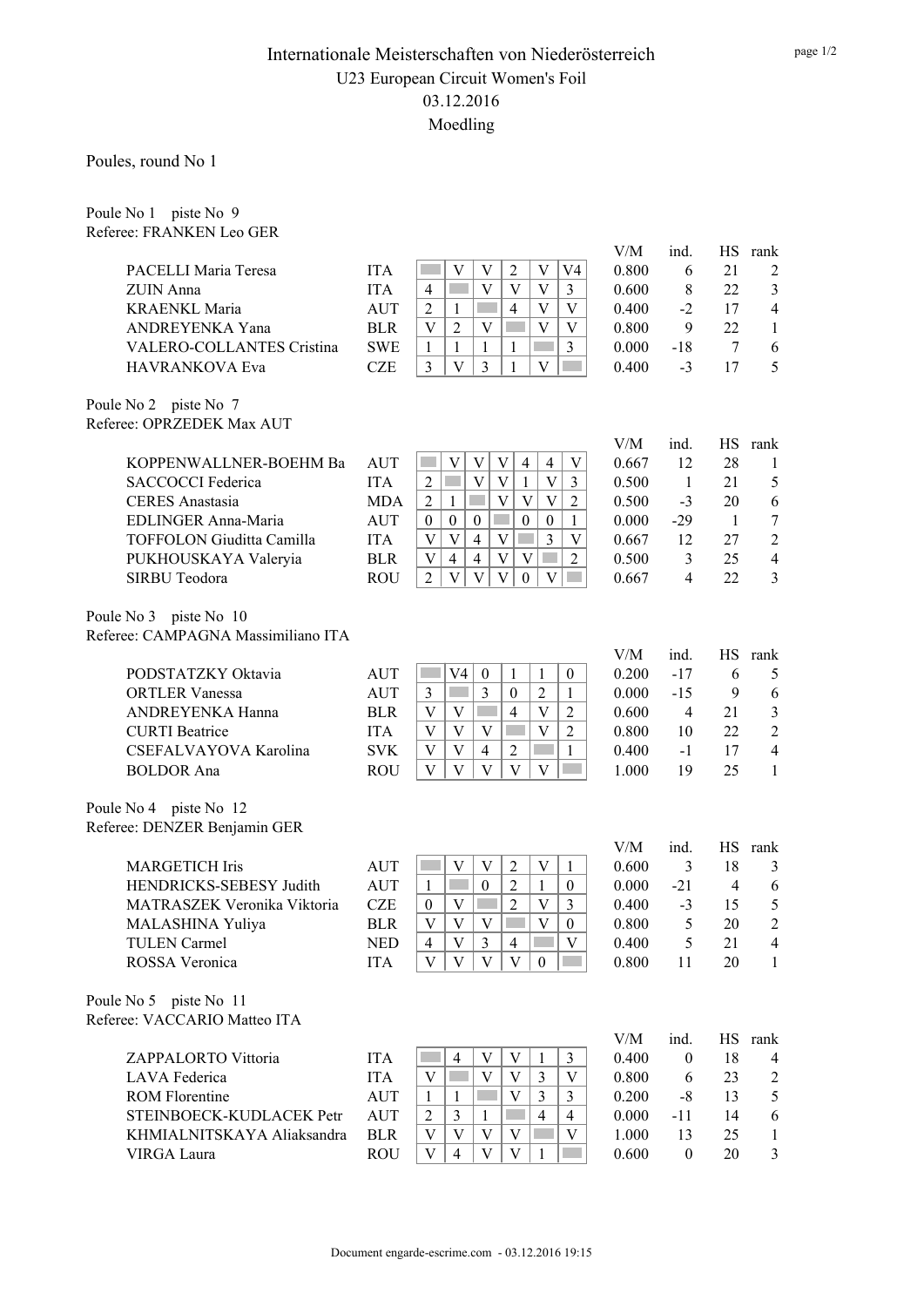#### Poules, round No 1

Poule No 6 piste No 15 Referee: LANGE Robert GER

|                                                                 |            |   |   |   |                | V/M   | ina.  |    | HS Tank |
|-----------------------------------------------------------------|------------|---|---|---|----------------|-------|-------|----|---------|
| <b>MAYR</b> Teresa                                              | <b>AUT</b> |   |   | O | $\overline{c}$ | 0.200 | $-14$ |    |         |
| <b>SUTTON Lisa</b>                                              | <b>AUT</b> | 2 |   |   | $\theta$       | 0.200 | $-13$ | 11 |         |
| <b>VACARASU Raluca</b>                                          | <b>ROU</b> |   |   |   | V              | 0.800 | 9     | 21 |         |
| <b>GOROBET</b> Ecaterina                                        | <b>MDA</b> |   | 4 |   | 3              | 0.200 | -5    | 15 |         |
| <b>SCHIAVONE</b> Cecilia                                        | <b>ITA</b> | V |   | V | 4              | 0.800 | 14    | 24 |         |
| KULIAYEVA Lizaveta                                              | <b>BLR</b> |   |   |   |                | 0.800 | 9     | 23 |         |
|                                                                 |            |   |   |   |                |       |       |    |         |
| $\mathbf{v}$ and $\mathbf{v}$ and $\mathbf{v}$ and $\mathbf{v}$ |            |   |   |   |                |       |       |    |         |

Poule No 7 piste No 17 Referee: KURYSHKA Andrei BLR

| <b>DRAGHICI Raluca</b>   | <b>ROU</b> |  |  |  | $\Omega$ |
|--------------------------|------------|--|--|--|----------|
| <b>TURCAN</b> Anastasia  | <b>MDA</b> |  |  |  | $\Omega$ |
| AURIGHI Vittoria         | <b>ITA</b> |  |  |  | $\Omega$ |
| KOVACEVIC Marija         | <b>SRB</b> |  |  |  | $\Omega$ |
| <b>SCHATZMANN Marion</b> | AUT        |  |  |  | $\Omega$ |
| ZAKHARAVA Dziyana        | <b>BLR</b> |  |  |  | $\Omega$ |

| V/M   | ind. | НS | rank |
|-------|------|----|------|
| 0.200 | -14  | 8  | 6    |
| 0.200 | -13  | 11 | 5    |
| 0.800 | q    | 21 | 3    |
| 0.200 | -5   | 15 | 4    |
| 0.800 | 14   | 24 | 1    |
| 0.800 | q    | 23 | 2    |

| V/M   | ind.  | <b>HS</b> | rank |
|-------|-------|-----------|------|
| 0.600 | 8     | 21        | 2    |
| 0.600 | -1    | 17        | 4    |
| 0.800 | 11    | 24        | 1    |
| 0.400 | $-2$  | 18        | 5    |
| 0.000 | $-17$ | 8         | 6    |
| 0.600 |       | 19        | 3    |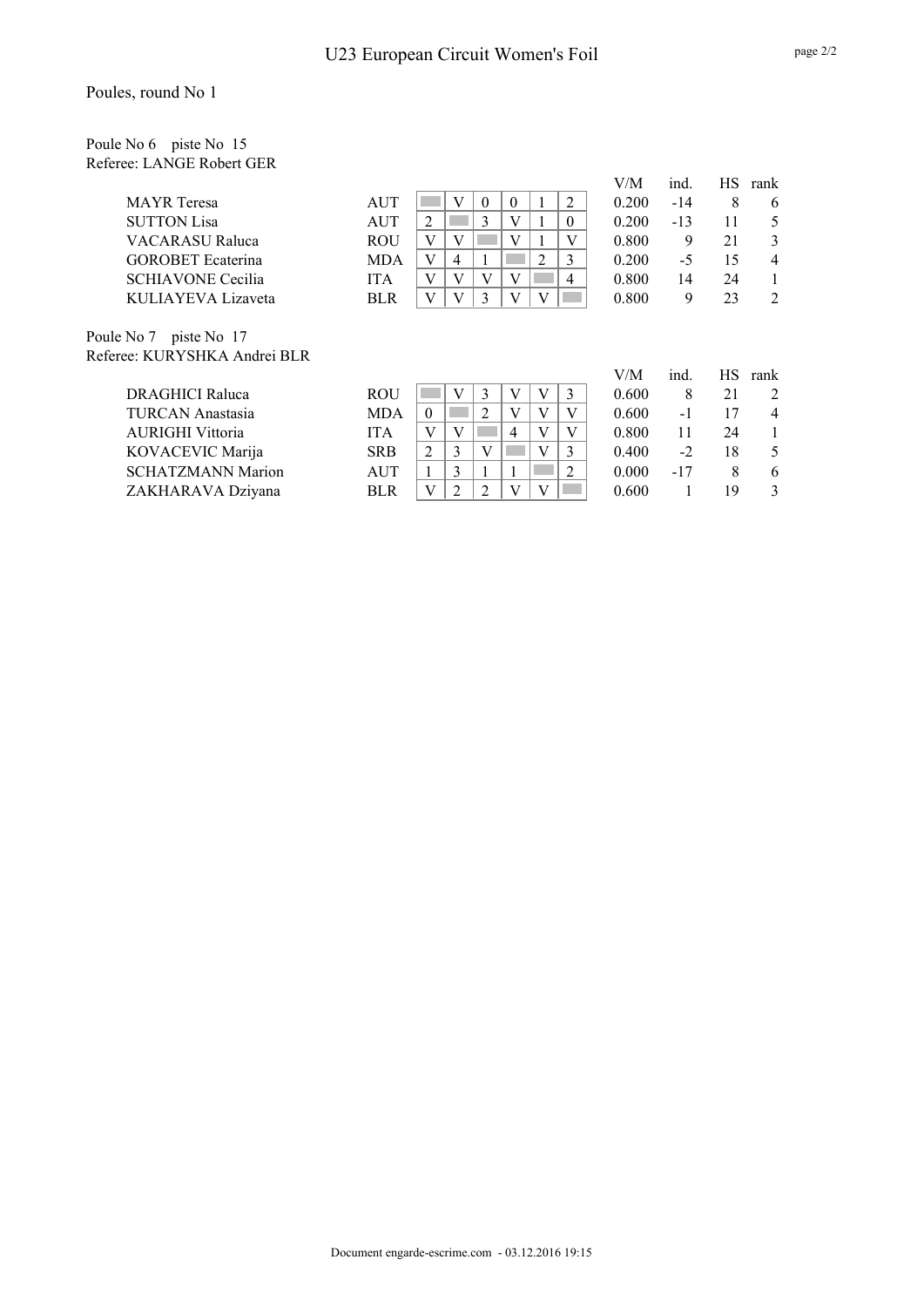#### Ranking of poules, round No 1 (ordered by ranking - 43 fencers)

| name and first name<br>rank                  | country    | V/M   | ind.             | HS             | group      |
|----------------------------------------------|------------|-------|------------------|----------------|------------|
|                                              |            |       |                  |                |            |
| <b>BOLDOR</b> Ana<br>$\mathbf{1}$            | <b>ROU</b> | 1.000 | 19               | 25             | qualifier  |
| KHMIALNITSKAYA Aliaksandra<br>$\overline{2}$ | <b>BLR</b> | 1.000 | 13               | 25             | qualifier  |
| 3<br><b>SCHIAVONE Cecilia</b>                | <b>ITA</b> | 0.800 | 14               | 24             | qualifier  |
| $\overline{4}$<br><b>AURIGHI Vittoria</b>    | <b>ITA</b> | 0.800 | 11               | 24             | qualifier  |
| 5<br>ROSSA Veronica                          | <b>ITA</b> | 0.800 | 11               | 20             | qualifier  |
| <b>CURTI</b> Beatrice<br>6                   | <b>ITA</b> | 0.800 | 10               | 22             | qualifier  |
| KULIAYEVA Lizaveta<br>7                      | <b>BLR</b> | 0.800 | 9                | 23             | qualifier  |
| 8<br>ANDREYENKA Yana                         | <b>BLR</b> | 0.800 | 9                | 22             | qualifier  |
| 9<br><b>VACARASU Raluca</b>                  | <b>ROU</b> | 0.800 | 9                | 21             | qualifier  |
| <b>LAVA</b> Federica<br>10                   | <b>ITA</b> | 0.800 | 6                | 23             | qualifier  |
| PACELLI Maria Teresa<br>11                   | <b>ITA</b> | 0.800 | 6                | 21             | qualifier  |
| 12<br>MALASHINA Yuliya                       | <b>BLR</b> | 0.800 | 5                | 20             | qualifier  |
| KOPPENWALLNER-BOEHM Barba<br>13              | <b>AUT</b> | 0.667 | 12               | 28             | qualifier  |
| 14<br>TOFFOLON Giuditta Camilla              | <b>ITA</b> | 0.667 | 12               | 27             | qualifier  |
| SIRBU Teodora<br>15                          | <b>ROU</b> | 0.667 | $\overline{4}$   | 22             | qualifier  |
| 16<br>ZUIN Anna                              | <b>ITA</b> | 0.600 | 8                | 22             | qualifier  |
| <b>DRAGHICI Raluca</b><br>17                 | <b>ROU</b> | 0.600 | 8                | 21             | qualifier  |
| 18<br>ANDREYENKA Hanna                       | <b>BLR</b> | 0.600 | $\overline{4}$   | 21             | qualifier  |
| <b>MARGETICH Iris</b><br>19                  | <b>AUT</b> | 0.600 | $\overline{3}$   | 18             | qualifier  |
| 20<br>ZAKHARAVA Dziyana                      | <b>BLR</b> | 0.600 | $\mathbf{1}$     | 19             | qualifier  |
| 21<br>VIRGA Laura                            | <b>ROU</b> | 0.600 | $\boldsymbol{0}$ | 20             | qualifier  |
| 22<br><b>TURCAN</b> Anastasia                | <b>MDA</b> | 0.600 | $-1$             | 17             | qualifier  |
| PUKHOUSKAYA Valeryia<br>23                   | <b>BLR</b> | 0.500 | 3                | 25             | qualifier  |
| <b>SACCOCCI Federica</b><br>24               | <b>ITA</b> | 0.500 | $\mathbf{1}$     | 21             | qualifier  |
| 25<br><b>CERES</b> Anastasia                 | <b>MDA</b> | 0.500 | $-3$             | 20             | qualifier  |
| 26<br><b>TULEN Carmel</b>                    | <b>NED</b> | 0.400 | 5                | 21             | qualifier  |
| 27<br>ZAPPALORTO Vittoria                    | <b>ITA</b> | 0.400 | $\mathbf{0}$     | 18             | qualifier  |
| 28<br>CSEFALVAYOVA Karolina                  | <b>SVK</b> | 0.400 | $-1$             | 17             | qualifier  |
| 29<br>KOVACEVIC Marija                       | <b>SRB</b> | 0.400 | $-2$             | 18             | qualifier  |
| <b>KRAENKL Maria</b><br>30                   | <b>AUT</b> | 0.400 | $-2$             | 17             | qualifier  |
| 31<br>HAVRANKOVA Eva                         | <b>CZE</b> | 0.400 | $-3$             | 17             | qualifier  |
| 32<br>MATRASZEK Veronika Viktoria            | <b>CZE</b> | 0.400 | $-3$             | 15             | qualifier  |
| <b>GOROBET</b> Ecaterina<br>33               | MDA        | 0.200 | $-5$             | 15             | qualifier  |
| ROM Florentine<br>34                         | <b>AUT</b> | 0.200 | $-8$             | 13             | qualifier  |
| <b>SUTTON Lisa</b><br>35                     | AUT        | 0.200 | $-13$            | 11             | eliminated |
| <b>MAYR</b> Teresa<br>36                     | AUT        | 0.200 | $-14$            | 8              | eliminated |
| 37<br>PODSTATZKY Oktavia                     | <b>AUT</b> | 0.200 | $-17$            | 6              | eliminated |
| 38<br>STEINBOECK-KUDLACEK Petra              | <b>AUT</b> | 0.000 | $-11$            | 14             | eliminated |
| 39<br><b>ORTLER Vanessa</b>                  | <b>AUT</b> | 0.000 | $-15$            | 9              | eliminated |
| <b>SCHATZMANN Marion</b><br>40               | <b>AUT</b> | 0.000 | $-17$            | 8              | eliminated |
| 41<br>VALERO-COLLANTES Cristina              | <b>SWE</b> | 0.000 | $-18$            | 7              | eliminated |
| 42<br>HENDRICKS-SEBESY Judith                | AUT        | 0.000 | $-21$            | $\overline{4}$ | eliminated |
| 43<br>EDLINGER Anna-Maria                    | <b>AUT</b> | 0.000 | $-29$            | 1              | eliminated |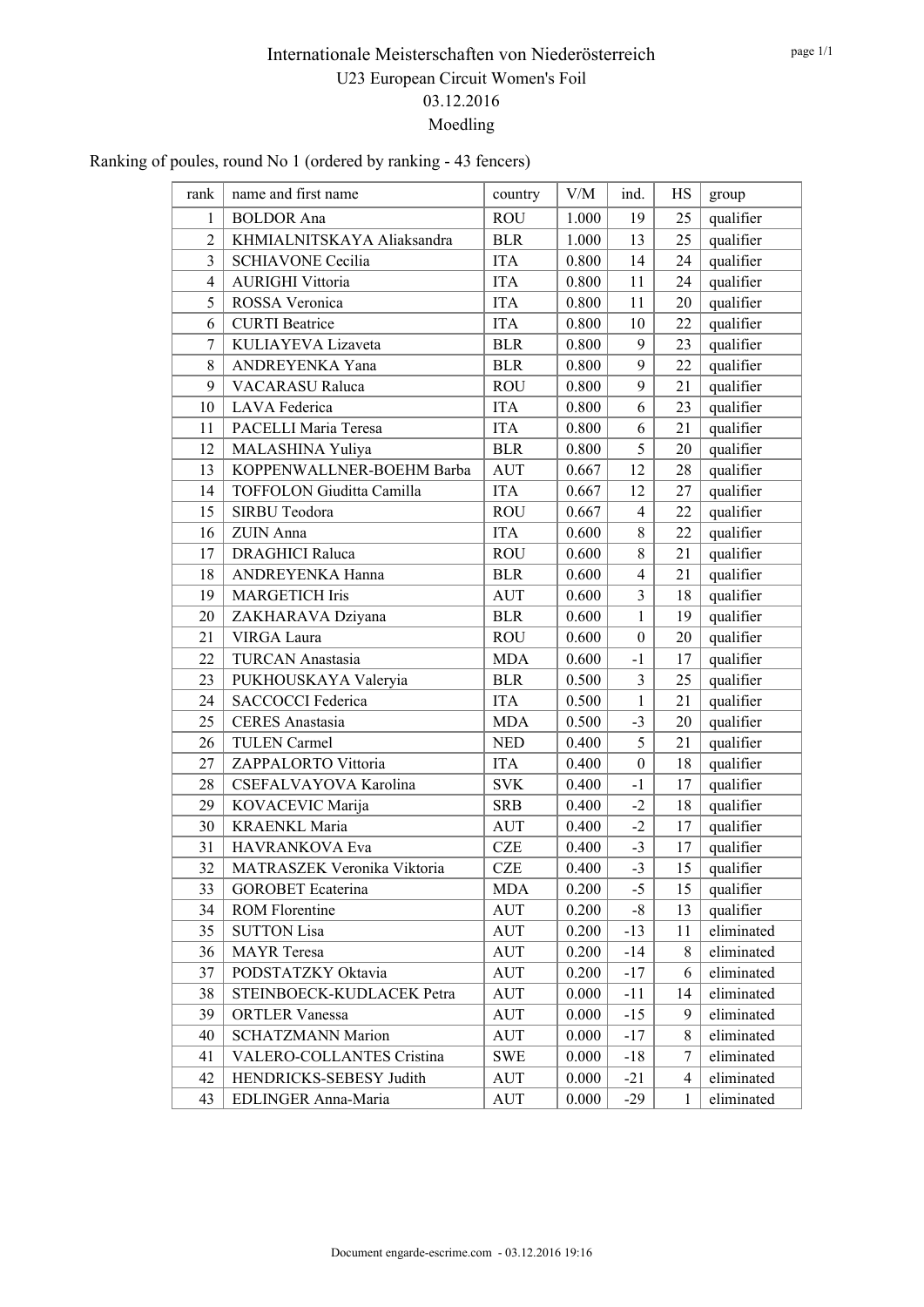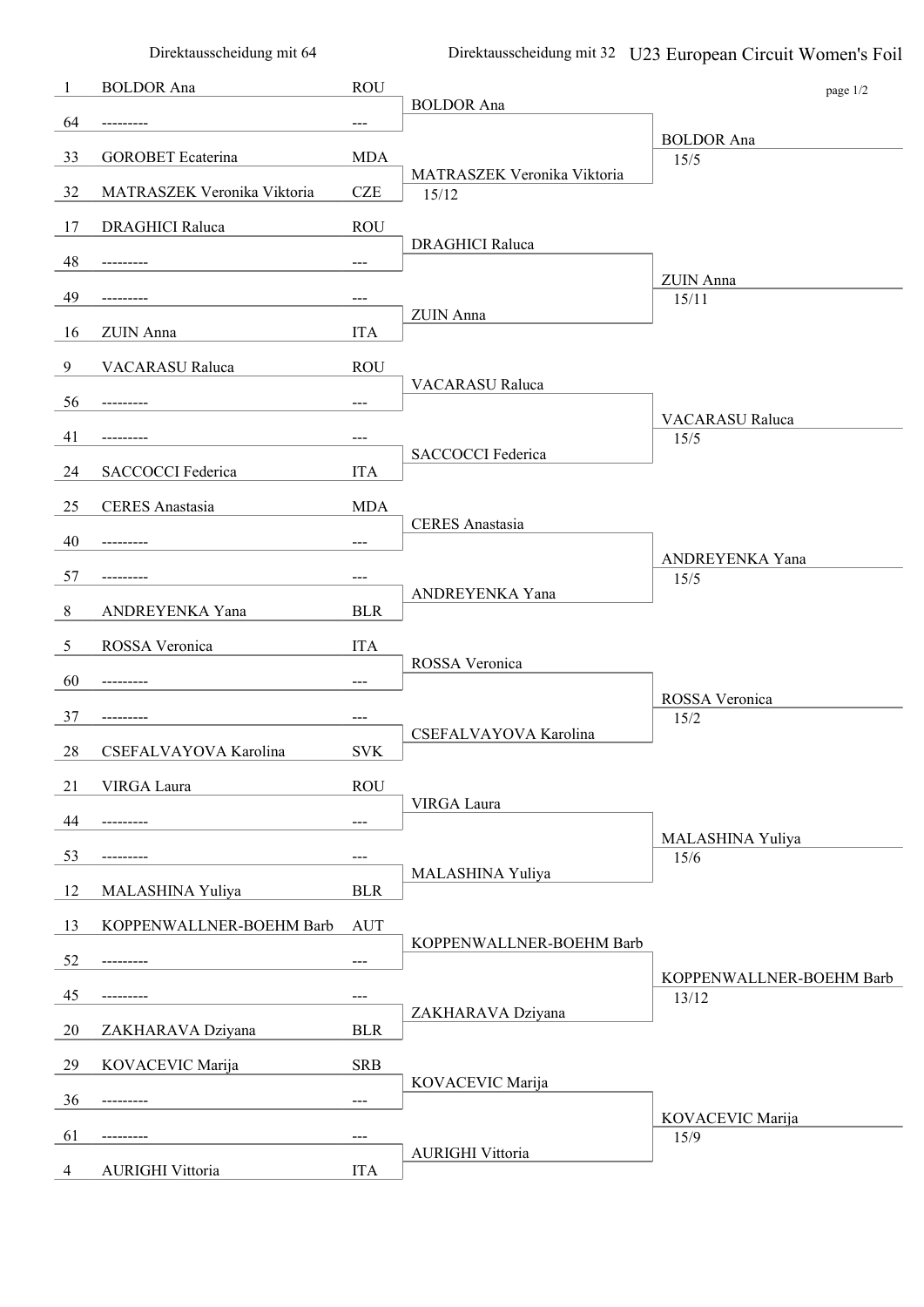Direktausscheidung mit 32 U23 European Circuit Women's Foil 3 SCHIAVONE Cecilia ITA page 2/2 Direktausscheidung mit 64 62 --------- --- 35 --------- --- 30 KRAENKL Maria AUT 19 MARGETICH Iris AUT 46 --------- --- 51 --------- --- 14 TOFFOLON Giuditta Camilla ITA 11 PACELLI Maria Teresa ITA 54 --------- --- 43 --------- --- 22 TURCAN Anastasia MDA 27 ZAPPALORTO Vittoria ITA 38 --------- --- 59 --------- --- 6 CURTI Beatrice ITA 7 KULIAYEVA Lizaveta BLR 58 --------- --- 39 --------- --- 26 TULEN Carmel NED 23 PUKHOUSKAYA Valeryia BLR 42 --------- --- 55 --------- --- 10 LAVA Federica ITA 15 SIRBU Teodora ROU 50 --------- --- 47 --------- --- 18 ANDREYENKA Hanna BLR 31 HAVRANKOVA Eva<br>CZE 34 ROM Florentine AUT 15/5 63 --------- --- 2 KHMIALNITSKAYA Aliaksandra BLR SCHIAVONE Cecilia KRAENKL Maria 15/12 MARGETICH Iris TOFFOLON Giuditta Camilla 15/8 PACELLI Maria Teresa TURCAN Anastasia 15/8 ZAPPALORTO Vittoria CURTI Beatrice 15/7 KULIAYEVA Lizaveta TULEN Carmel 13/12 PUKHOUSKAYA Valeryia LAVA Federica 15/10 SIRBU Teodora ANDREYENKA Hanna 15/8 HAVRANKOVA Eva KHMIALNITSKAYA Aliaksandra 15/11 KRAENKL Maria TOFFOLON Giuditta Camilla PACELLI Maria Teresa CURTI Beatrice KULIAYEVA Lizaveta LAVA Federica ANDREYENKA Hanna KHMIALNITSKAYA Aliaksandra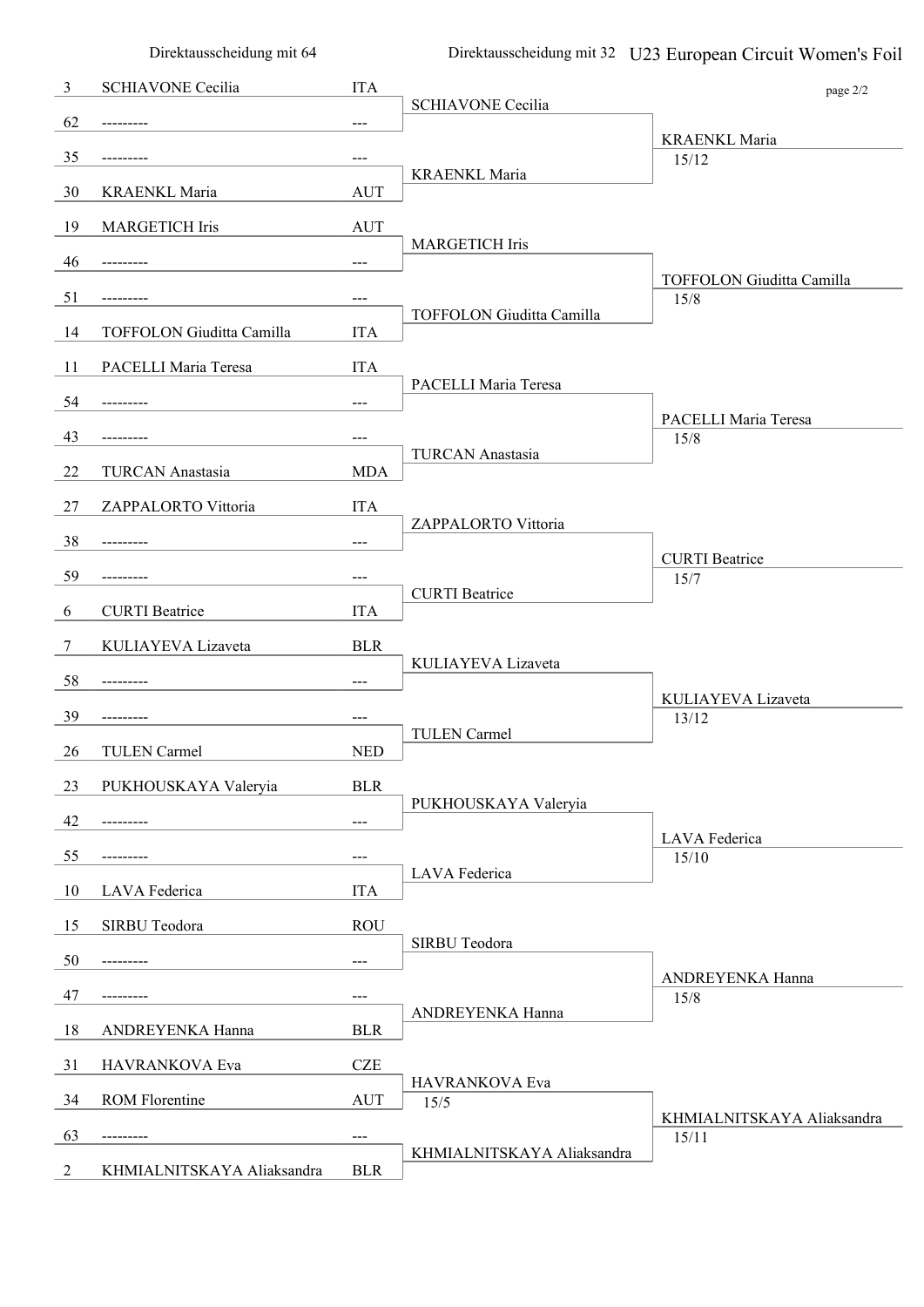| Direktausscheidung mit 8    |            | Halbfinale                   | Finale                       |                               |
|-----------------------------|------------|------------------------------|------------------------------|-------------------------------|
| 1 BOLDOR Ana                | <b>ROU</b> | ANDREYENKA Yana              |                              |                               |
| 8 ANDREYENKA Yana           | <b>BLR</b> | 15/14                        |                              |                               |
| 5 MALASHINA Yuliya          | <b>BLR</b> |                              | ANDREYENKA Yana<br>15/6      |                               |
| 4 KOPPENWALLNER-BOEHM       | <b>AUT</b> | KOPPENWALLNER-BOEHM<br>15/8  |                              |                               |
| 3 TOFFOLON Giuditta Camilla | <b>ITA</b> |                              |                              | PACELLI Maria Teresa<br>15/14 |
| 6 PACELLI Maria Teresa      | <b>ITA</b> | PACELLI Maria Teresa<br>15/9 |                              |                               |
| 7 LAVA Federica             | <b>ITA</b> |                              | PACELLI Maria Teresa<br>15/9 |                               |
| 2 KHMIALNITSKAYA Aliaksa    | <b>BLR</b> | LAVA Federica<br>15/4        |                              |                               |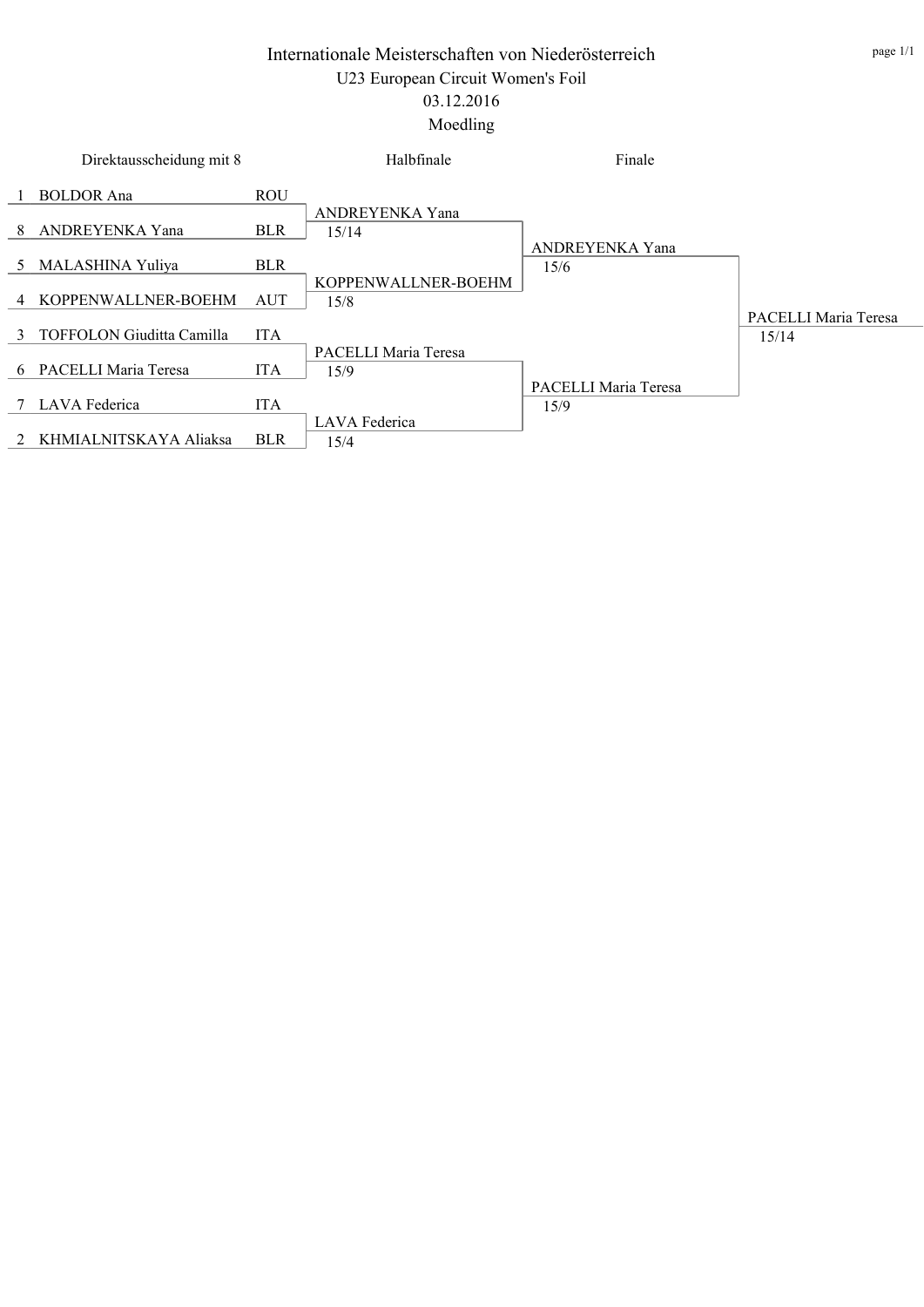Overall ranking (ordered by ranking - 43 fencers)

| rank           | name and first name              | nat.       | flag         | club                       | date of birth | licence  |
|----------------|----------------------------------|------------|--------------|----------------------------|---------------|----------|
| 1              | PACELLI Maria Teresa             | <b>ITA</b> |              |                            | 19/6/1998     | 00834303 |
| $\overline{c}$ | ANDREYENKA Yana                  | <b>BLR</b> |              | <b>SCAF RB</b>             | 21/7/2000     | 00834211 |
| 3              | KOPPENWALLNER-BOEHM Barbara      | <b>AUT</b> |              | <b>WAT WIEDEN</b>          | 6/5/1964      | 00688164 |
| 3              | LAVA Federica                    | <b>ITA</b> |              | SOCIETA SCHERMA CO         | 2/4/1995      | 00703806 |
| 5              | <b>BOLDOR</b> Ana                | <b>ROU</b> |              | <b>CSU TIMISOARA</b>       | 21/11/1997    | 00833981 |
| 6              | KHMIALNITSKAYA Aliaksandra       | <b>BLR</b> |              | <b>RCOT</b>                | 3/5/1997      | 00844108 |
| 7              | MALASHINA Yuliya                 | <b>BLR</b> |              |                            | 6/9/2000      | 00839678 |
| 8              | TOFFOLON Giuditta Camilla        | <b>ITA</b> |              |                            | 25/10/1999    | 00837230 |
| 9              | ROSSA Veronica                   | <b>ITA</b> |              | <b>CS BOLZANO</b>          | 8/4/1996      | 00004096 |
| 10             | <b>CURTI</b> Beatrice            | <b>ITA</b> |              |                            | 26/8/1998     | 00832737 |
| 11             | KULIAYEVA Lizaveta               | <b>BLR</b> |              | <b>RCOT</b>                | 21/3/1996     | 00831370 |
| 12             | <b>VACARASU Raluca</b>           | <b>ROU</b> |              | CS FARUL CONSTANTA         | 2/4/1999      | 00834246 |
| 13             | ZUIN Anna                        | <b>ITA</b> |              |                            | 15/3/1999     | 00838540 |
| 14             | ANDREYENKA Hanna                 | <b>BLR</b> |              | <b>SCAF RB</b>             | 21/7/2000     | 00834210 |
| 15             | KOVACEVIC Marija                 | <b>SRB</b> | <b>B</b>     | MK CRVENA ZVEZDA           | 20/3/1995     | 00001462 |
| 16             | <b>KRAENKL</b> Maria             | <b>AUT</b> |              | <b>FUM MOEDLING</b>        | 13/4/1996     | 00777698 |
| 17             | <b>SCHIAVONE Cecilia</b>         | <b>ITA</b> |              |                            | 7/11/1998     | 00832743 |
| 18             | <b>AURIGHI Vittoria</b>          | <b>ITA</b> |              |                            | 1/2/1999      | 00836037 |
| 19             | SIRBU Teodora                    | <b>ROU</b> |              | <b>CSU TIMISOARA</b>       | 23/2/1999     | 00834276 |
| 20             | <b>DRAGHICI Raluca</b>           | <b>ROU</b> |              | CS FARUL CONSTANTA         | 16/9/2000     | 00835110 |
| 21             | <b>MARGETICH Iris</b>            | <b>AUT</b> |              | <b>FUM MOEDLING</b>        | 21/8/1999     | 00834404 |
| 22             | ZAKHARAVA Dziyana                | <b>BLR</b> |              | <b>RCOT</b>                | 30/3/1999     | 00834212 |
| 23             | VIRGA Laura                      | <b>ROU</b> |              | <b>CSU TIMISOARA</b>       | 24/3/1997     | 00831405 |
| 24             | TURCAN Anastasia                 | <b>MDA</b> | ø            | <b>SCOALA DE SCRIMA</b>    | 29/9/1994     | 00727926 |
| 25             | PUKHOUSKAYA Valeryia             | <b>BLR</b> |              | <b>RCOT</b>                | 6/3/1998      | 00834209 |
| 26             | <b>SACCOCCI Federica</b>         | <b>ITA</b> |              | <b>SCHERMA TREVISO ASD</b> | 3/5/1993      | 00001190 |
| 27             | <b>CERES</b> Anastasia           | <b>MDA</b> | B            | <b>SCOALA DE SCRIMA</b>    | 27/1/1999     | 00835108 |
| 28             | <b>TULEN</b> Carmel              | <b>NED</b> |              | <b>SC DEN BOSCH</b>        | 26/7/1994     | 00000174 |
| 29             | ZAPPALORTO Vittoria              | <b>ITA</b> | П            |                            | 31/5/1998     | 00844386 |
| 30             | CSEFALVAYOVA Karolina            | <b>SVK</b> | $\mathbf{e}$ | <b>KS SAMORIN</b>          | 19/7/1999     | 00832118 |
| 31             | HAVRANKOVA Eva                   | <b>CZE</b> |              | <b>SLEZAN OPAVA</b>        | 14/1/1996     | 00832130 |
| 32             | MATRASZEK Veronika Viktoria      | <b>CZE</b> |              | <b>SERM OSTRAVA</b>        | 1/4/1998      | 00832962 |
| 33             | <b>GOROBET</b> Ecaterina         | <b>MDA</b> | $\bullet$    | <b>SCOALA DE SCRIMA</b>    | 10/3/2001     | 00839842 |
| 34             | <b>ROM Florentine</b>            | <b>AUT</b> |              | <b>STLFC GRAZ</b>          | 21/3/2000     | 00838305 |
| 35             | <b>SUTTON Lisa</b>               | <b>AUT</b> |              | <b>UFC WIEN</b>            | 23/4/1974     | 00839257 |
| 36             | <b>MAYR</b> Teresa               | <b>AUT</b> |              |                            | 4/7/1987      | 00844448 |
| 37             | PODSTATZKY Oktavia               | AUT        |              |                            | 7/3/2001      | 00841333 |
| 38             | STEINBOECK-KUDLACEK Petra        | <b>AUT</b> |              | <b>FGS STOCKERAU</b>       | 2/5/1975      | 00742310 |
| 39             | <b>ORTLER Vanessa</b>            | AUT        |              | FK VOECKLABRUCK            | 28/2/1999     | 00836500 |
| 40             | <b>SCHATZMANN Marion</b>         | <b>AUT</b> |              | WAT WIEDEN                 | 17/2/1991     | 00844449 |
| 41             | <b>VALERO-COLLANTES Cristina</b> | <b>SWE</b> |              | EGF                        | 7/7/1995      | 00698975 |
| 42             | HENDRICKS-SEBESY Judith          | <b>AUT</b> |              | WAT WIEDEN                 | 26/7/1949     | 00738297 |
| 43             | EDLINGER Anna-Maria              | <b>AUT</b> |              | <b>FCW WELS</b>            | 14/10/1999    | 00844447 |